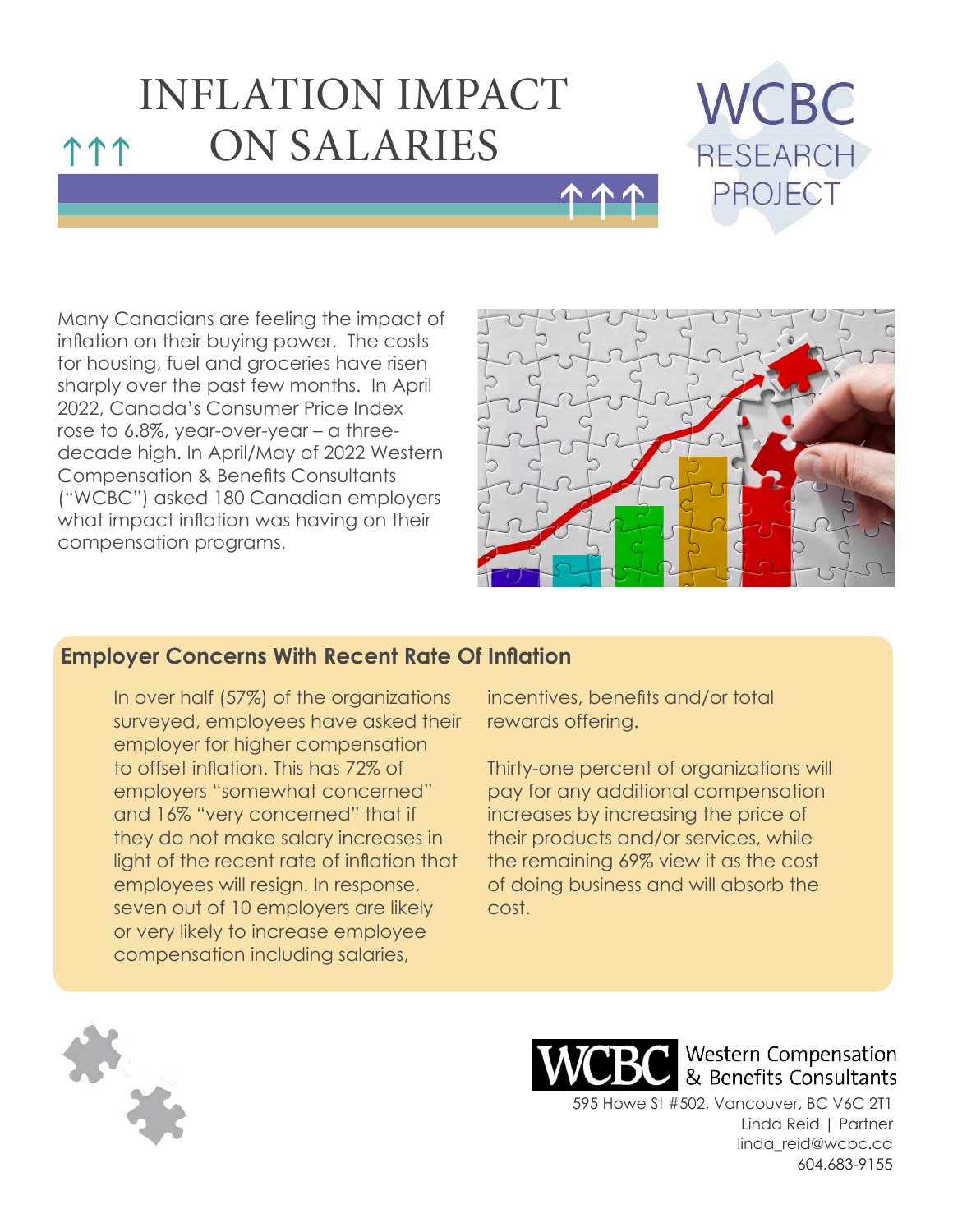#### **Inflation & Salary Increases**

What sometimes gets lost in the headlines and media sound bites is the fact that inflation and salary increases are not the same. While both generally move in the same direction, they are driven by unrelated factors. Inflation represents changes in the cost of a market basket of goods while salaries are impacted by changes in the supply/demand for employees.

As the graph below illustrates in the eight of the past 10 years, salary increases have out-paced the average annual change in the Consumer Price Index by some margin.



CPI & Exempt Salary Increases For Past 10 Years

#### **2022 Salary Increases**

The majority (62%) of organizations implemented salary increases in the first quarter of 2022 just as inflation was taking off. Salary increases/reviews in the remaining 38% of organizations are scheduled for later this year. As shown below, the magnitude of the salary increases given or anticipated to be given, are very similar with most providing salary increases in the range of 2% to 5% which is below the current level of inflation.



#### Magnitude of 2022 Salary Increases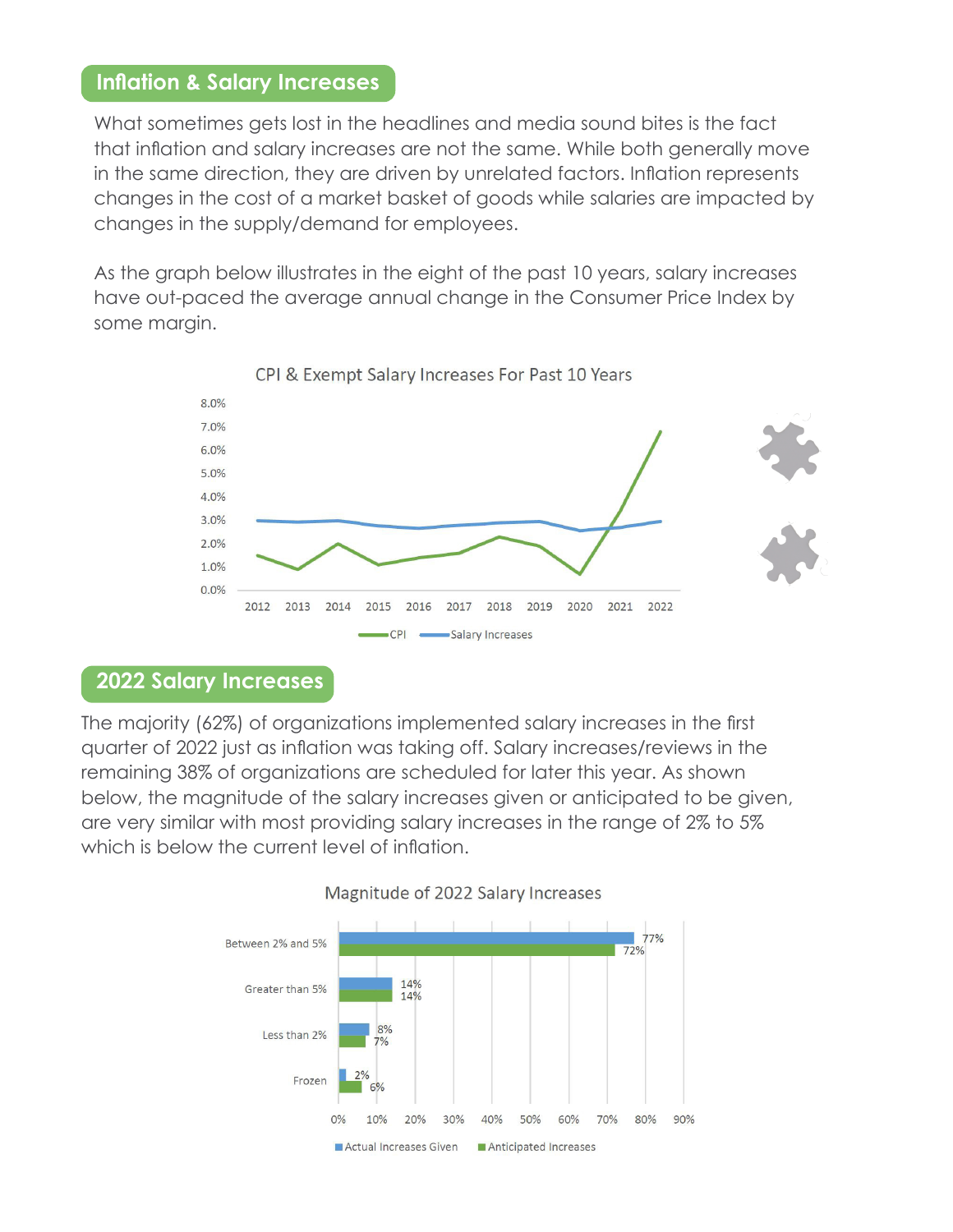As shown below, in light of the current rate of inflation the organizations which have not yet implemented 2022 salary increases are much more likely to give increases higher than they would have otherwise provided.



The following graph indicates that the majority of organizations which answered "yes" above will be implementing across-the-board increases as opposed to targeting those increases to high performers and/or "hot jobs".



Of the organizations which reviewed/increased salaries in the first quarter of 2022, the majority (60%) felt it was unlikely they would provide a further salary increase before the end of 2022 to some or all of their employees. However, 23% believe that an additional increase is likely and 17% felt it would be very likely.

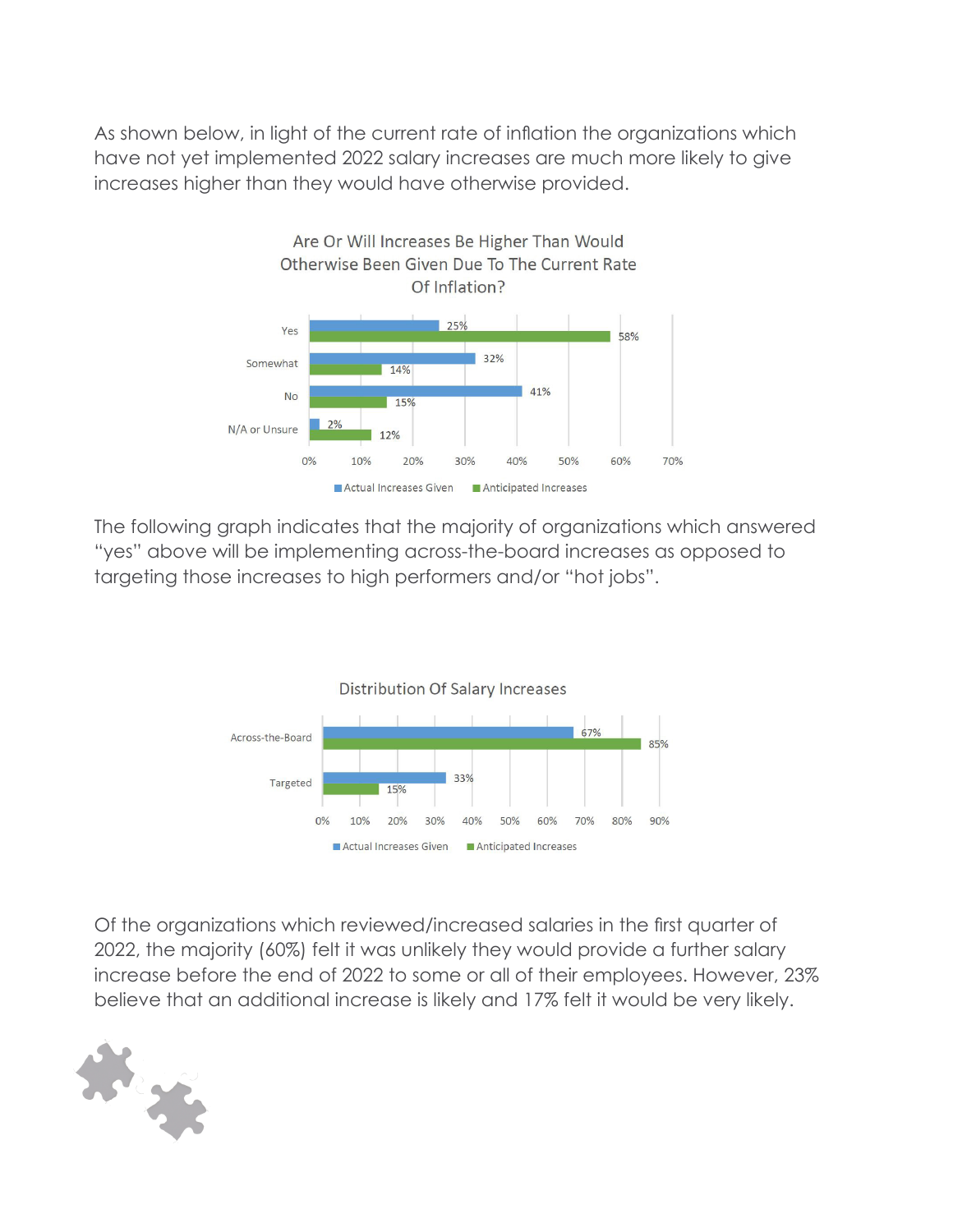#### **Frequency of Reviews**

The typical organization reviews salaries annually and the majority (78%) have no plans to adjust the length of time between salary reviews/increases. Of the 22% of organizations anticipating more frequent salary reviews the typical organization expects to be reviewing compensation levels every 6 months.

#### **Non-Salary Strategies**

Some of the non-salary strategies taken by the survey organizations to help retain employees and/or mitigate the higher cost of living include:

#### Actions Taken (Or Contemplated) To Respond To Inflation

Implement/enhance flexible work arrangements Enhance opportunities for career/professional development Expand/enhance health benefits to help retain workers Provide a one-time bonus/lump sum payment Implement/enhance allowances and/or perks Provide employees with more paid time off Implement/enhance retention bonuses Expand/enhance retirement benefits to help retain workers Increase current incentive targets and/or payouts Expand/enhance stock or equity compensation Other



### **Conclusion**

What employers need to keep in mind is that while inflation rises and falls, salaries cannot be reduced. In addition to 2022 salary increase budgets overall compensation costs have likely risen due to things like paying higher than typical salaries to attract new employees, promoting existing staff into new roles, along with increases in employee benefit costs. Organizations with high fixed costs (such as salaries and benefits) and which cannot absorb or pass on these costs to customers are more likely to be faced with staff layoffs during economic downturns.